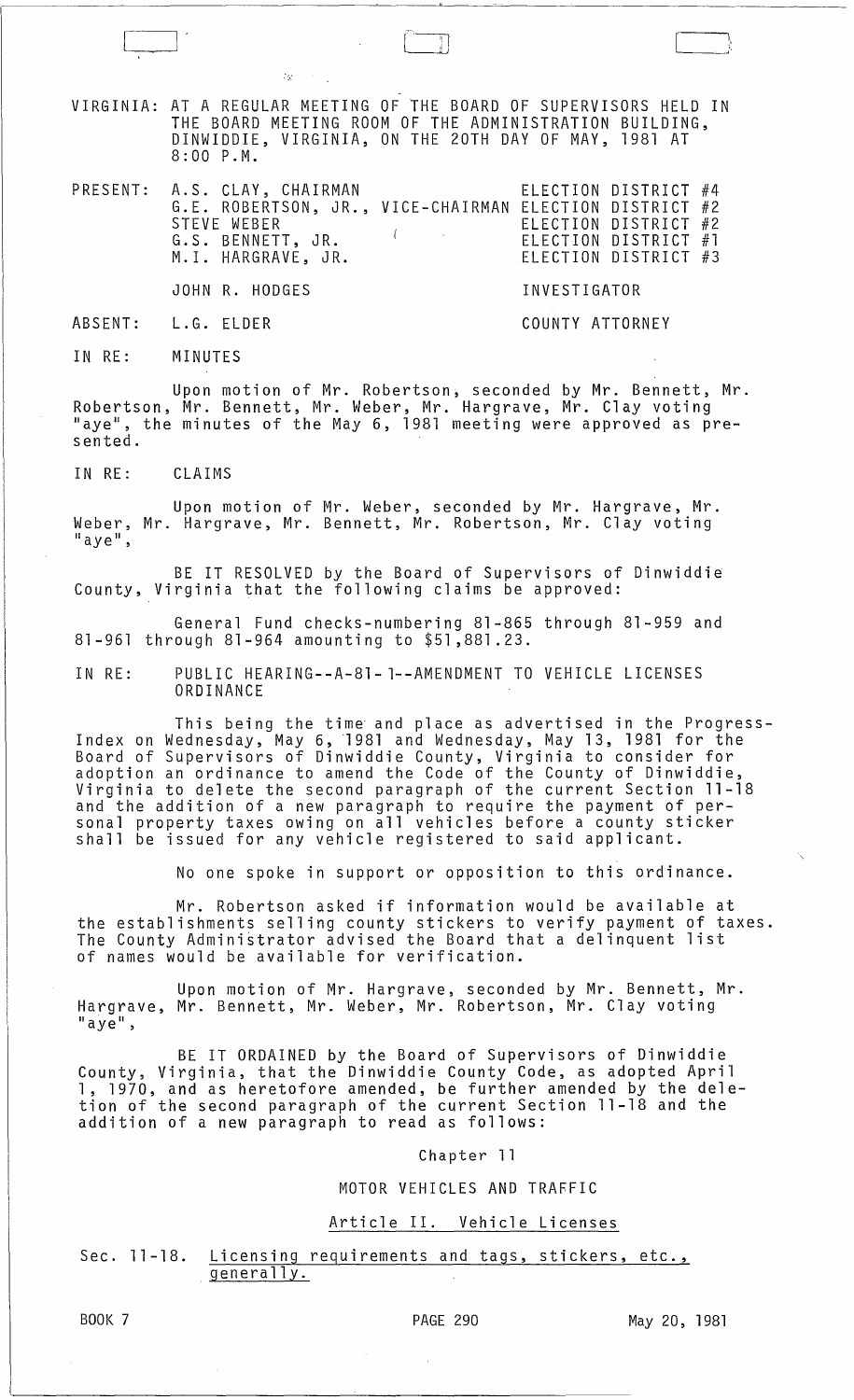No vehicle so taxable shall be licensed unless and until the applicant for such license shall have produced satisfactory evidence that all personal property taxes upon all motor vehicles, trailers or semitrailers, which personal property taxes have been assessed or are assessable against such applicant for the taxable year 1968 and every subsequent year thereafter, have been paid.

IN RE: TRANSPORTATION SAFETY FINAL APPLICATION--FY 81-82

The Secretary to the Transportation Safety Commission presented the following projects for the Board's consideration for final application for 1981-82 Transportation Safety funding:

|                                                                    | Local  | Federal |
|--------------------------------------------------------------------|--------|---------|
| 1. Completion of Driver Education Range<br>(Fencing and Equipment) | 14,300 | 14,300  |
| 2. Two Flashing School Zone Lights                                 | 1,000  | 1,000   |

TOTAL 15,300 15,300

Mr. Hargrave questioned the need for fencing at the driving range. He felt the fencing there now was adequate.

Upon motion of Mr. Weber, seconded by Mr. Bennett, Mr. Weber, Mr. Bennett, Mr. Robertson, Mr. Clay voting "aye", Mr. Hargrave abstaining,

BE IT RESOLVED by the Board of Supervisors of Dinwiddie County, Virginia, that the projects as presented above be included in the final application for Transportation Safety Funding at a total cost of \$30,600; \$15,300 local match and \$15,300 federal; and

BE IT FURTHER RESOLVED by the Board of Supervisors of Dinwiddie County, Virginia that the County Administrator be authorized to sign said application and all necessary information attached as the authorized official of the County.

IN RE: APPROVAL OF HIGHWAY PROJECTS--ROUTE 40

The County Administrator presented information on two highway construction projects being proposed on Rt. 40 for the Board's consideration. The projects consist of constructing a 10 x 10 box culvert carrying Route 40 over Turkey Egg Creek and widening an existing bridge at Reedy Creek.

Mr. Bennett asked if Route 40 would have to be closed for these projects. The County Administrator stated that from what he could ascertain from the information from the VDH&T, the road would not be closed.

Upon motion of Mr. Bennett, seconded by Mr. Robertson, Mr. Bennett, Mr. Robertson, Mr. Weber, Mr. Hargrave, Mr. Clay voting "aye", the projects on Route 40 as proposed by the VDH&T, to construct a 10 x 10 box culvert carrying Rt. 40 over Turkey Egg Creek and widening an existing bridge at Reedy Creek, were approved.

IN RE: LAND USE ORDINANCE--DISCUSSION OF AMENDMENT

 $\rightarrow$   $\pm$ 

Mr. Robertson and Mr. Weber asked that this item be placed upon the agenda for discussion.

Mr. Robertson stated that when the Land Use Ordinance was approved last year, the information used was based on experience<br>from other localities and the County had no experience of its own to base a decision on. He stated that based on the experience and figures the County has now, Land Use is placing a 10¢ per \$100 burden on homeowners. He further stated that he has had considerable input from citizens throughout the County and feels it was an unwise decision to allow all categories under Land Use. He felt it was time to hear the citizens' feelings on Land Use.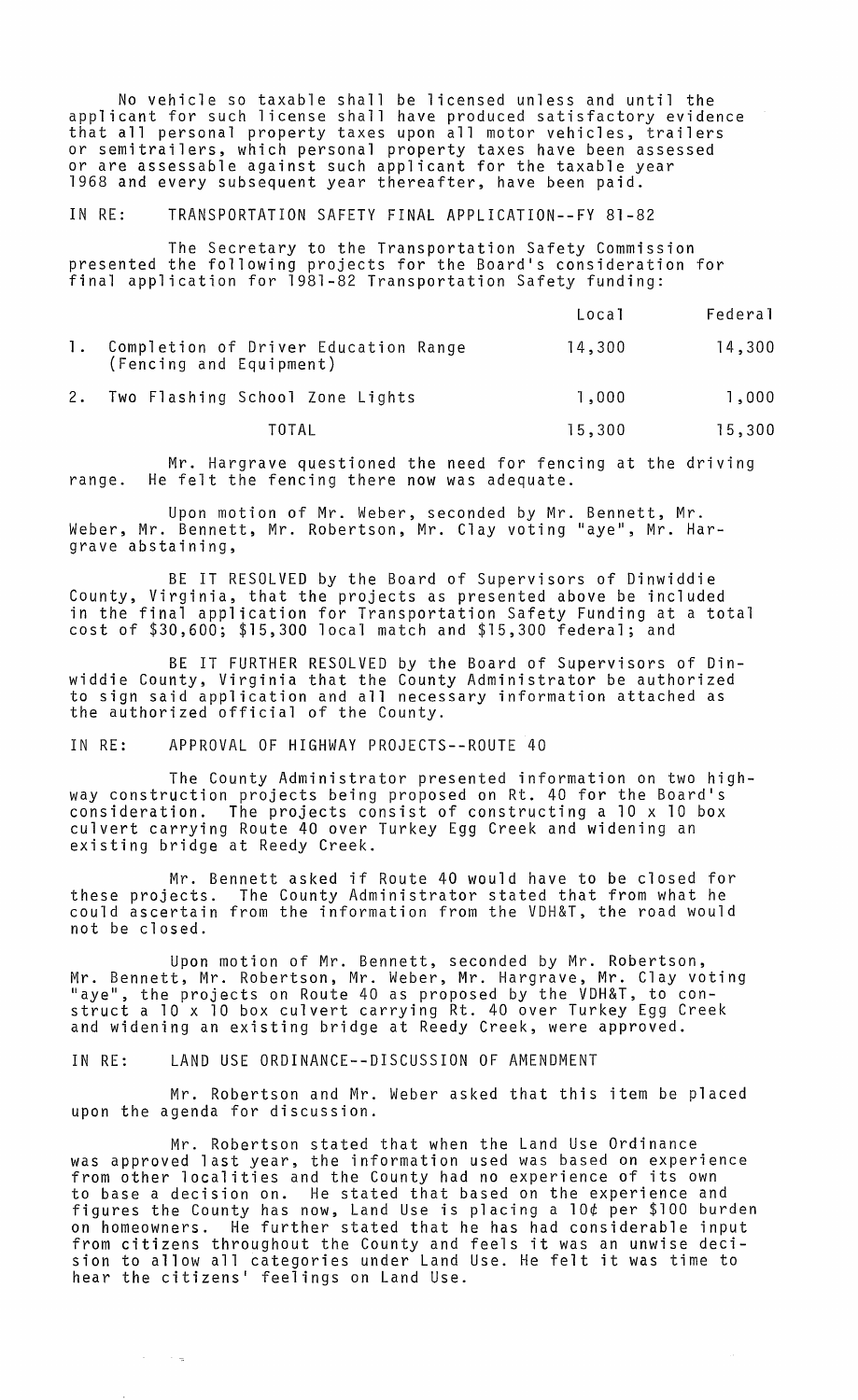Mr. Robertson moved that a public hearing be advertised for 7:30 P.M., June 4, 1981 to receive public input on an amendment to the Land Use Ordinance to eliminate all categories except Agricultural<br>Use.

 $\begin{pmatrix} 1 \\ -1 \end{pmatrix}$ 

Mr. Weber seconded the motion stating that he agreed with Mr. Robertson. He further stated that he felt the County doesn't need Land Use; however, if it remains, only the Agricultural category<br>should be allowed. He stated that he felt after hearing the citizens, the Supervisors would change their minds. He further stated that farmers were already getting a tax break and the forest category, especially, was not needed.

Mr. Bennett stated that he disagreed with Mr. Robertson and Mr. Weber. He stated that the County had only been under Land Use for six months and if it were changed now, it would be a hastily made decision.. He stated that timber companies had only 23% in Land Use whereas 77% was made up of private timber owners. He stated that he realized that the timber companies were causing the greatest concern but he questioned what they were actually costing the County. He further stated that he felt they were providing a service to the County by preserving open space and feared the change in Land Use would encourage the timber companies to go into the real estate business. He, therefore, opposed a public hearing.

Mr. Robertson stated that the time schedule set by the State required action by June 30 to be effective January 1, 1982 and taxes realized would not be able to be included in the 1982-83 and taxes realized would not be able to be included in the 1982-83<br>budget. Also, he stated a reassessment would be done in 1984 and coupled with the Land Use damages, the County would be in such hot water, it couldn't come out. He stated he felt it was time to hear the citizens and do everything possible to ease their tax burden. He felt it was time to have a public hearing to hear what the citizens wanted. He also stated that even if Land Use was a good thing, it was a luxury Dinwiddie County could not afford. He stated they were proposing a large real estate tax increase and personal property was one of the highest in the area. He stated that the original intent of Land Use was to protect the owners of large blocks of land so they wouldn't have to sell it off, but only those landowners near the urban area of the County were benefitting. Those deeper in the County were being hurt the most. He felt the homeowners should not have to pay all the burden.

Mr. Bennett stated that taking away Land Use would not reduce the tax rate. The only way to reduce taxes is to reduce expenditures. He stated Land Use is only a redistribution of where the tax money is coming from.

Mr. Robertson stated that it is not equal taxation when certain areas are .given preferential treatment, and if the only way to reduce taxes is to cut expenses, maybe the Board needs to look at the budget again.

Mr. Hargrave stated that he agreed with Mr. Bennett that taking away Land Use would not reduce taxes; it's merely a<br>redistribution. He further stated that land is not market-valu<br>like a car or a home. It is being valued by the State based on redistribution. He further stated that land is not market-valued like a car or a home. It is being valued by the State based on sales that are happening and that land is being outpriced. He also stated that no one has tried to understand and study Land Use more than the Board. They held several public information hearings and the results are within 2¢ in change of what occurred in Prince George and was predicted for Dinwiddie County. He, therefore, felt there was no need for another public hearing, but would support a change in the need for another public hearing, but would supplication fee if it was not covering costs.

Mr. Weber stated that what the Board was .doing was raising the taxes of the homeowner and giving a tax break to the big timber companies. He stated he wanted Agricultural use only included. The farmers were already getting two tax breaks. He further stated that they were not treating the citizens equally, and he did not think the County needed Land Use. If so, then Agricultural use, only, should be included.

BOOK 7 PAGE 291 May 20, 1981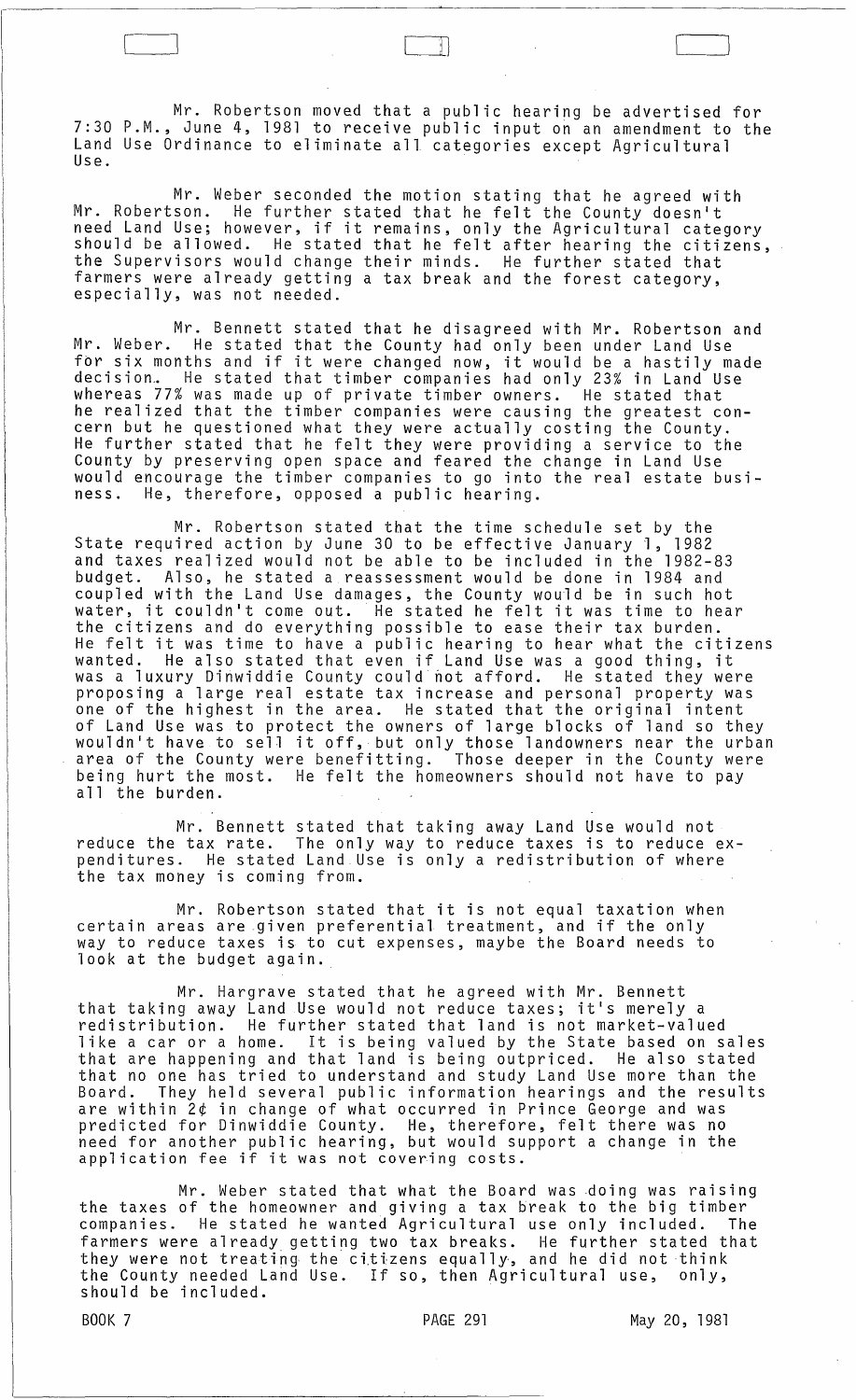Mr. John Sowers stated that the biggest issue was the loss in tax revenues. He felt that with taxes going up 10¢, the Board should reduce expenditures by 10¢ instead to make up the revenue loss caused by Land Use, not penalize the citizens.

Mr. Andie Perdue agreed that the budget should be reduced. He had talked with a number of citizens and they were unhappy. He felt the timber companies did not need a big tax break and the citizens deserve another chance to express their feelings on Land Use now that they know the facts.

Mr. Bolte stated that so far, fees collected for Land Use have amounted to \$16,000 and expenses to date have been \$11,000. He estimated that a good bit of the expenses will not be reoccurring. He felt his office would probably get by with \$5,000 for the coming year; therefore, funds seem adequate.

Mr. Robertson asked Mr. Bolte about an additional position for Land Use and a request for a new position next year. Mr. Bolte stated that additional part-time help was included, but the new position was turned down. Mr. Robertson asked Mr. Bolte about the adequacy of the \$10 fee ,because he had understood it was not covering expenses. Mr. Bolte stated that the costs had not been more than the \$10 fee charged, so far.

Mr. Clay stated that he had not had alot of input except one individual from the Northern end that supported Land Use. He stated that he couldn't understand the statements made that land use was not fair, because he paid for his lot and one acre of land also. He stated that the Board knew all taxes would have to go up some when it was approved. He stated that he agreed with Mr. Hargrave that public hearings have been held and there hasn't been enough time to really test it. He stated that about half of the Counties have adopted Land Use and only 1 or 2 have backed out, so it must be a good thing.

Mr. Weber asked if the County was losing \$250,000 to \$300, 000 a year in taxes due to Land Use. The County Administrator<br>stated that this year, the County would lose \$274,000. Mr. Weber stated that this year, the County would lose \$274,000. stated that he felt the County couldn't afford to lose this money.

Mr. Raymond McCants spoke in support of a public hearing.

Mr. Robertson, Mr. Weber voting "aye", Mr. Hargrave, Mr. Bennett, Mr. Clay voting "nay", the motion to hold a public hearing on an amendment to the Land Use Ordinance to delete all categories except Agricultural was defeated.

IN RE: CANCELLATION OF SUMMER DAY MEETINGS

Upon motion of Mr. Hargrave, seconded by Mr. Weber, Mr. Hargrave, Mr. Weber, Mr. Bennett, Mr. Robertson, Mr. Clay voting  $"$ aye",

BE IT RESOLVED by the Board of Supervisors of Dinwiddie County, Virginia that the meetings scheduled for the first Wednesday in the months of July, (July 1), August (August 5), and September (September 2), 1981, be cancelled.

IN RE: CHANGE IN MID-JUNE MEETING DATE

Upon motion of Mr. Hargrave, seconded by Mr. Bennett, Mr. Hargrave, Mr. Bennett, Mr. Weber, Mr. Robertson, Mr. Clay voting "aye",

BE IT RESOLVED by the Board of Supervisors of Dinwiddie County, Virginia that the meeting scheduled for June 17, 1981 be rescheduled to be held Wednesday, June 24, 1981 at 8:00 P.M.

## IN RE: DISCUSSION OF COUNTY ATTORNEY

Mr. Raymond McCants asked if the County Attorney was supposed to attend all meetings by law or just at request by the

 $\mathcal{L}_{\mathcal{A}}$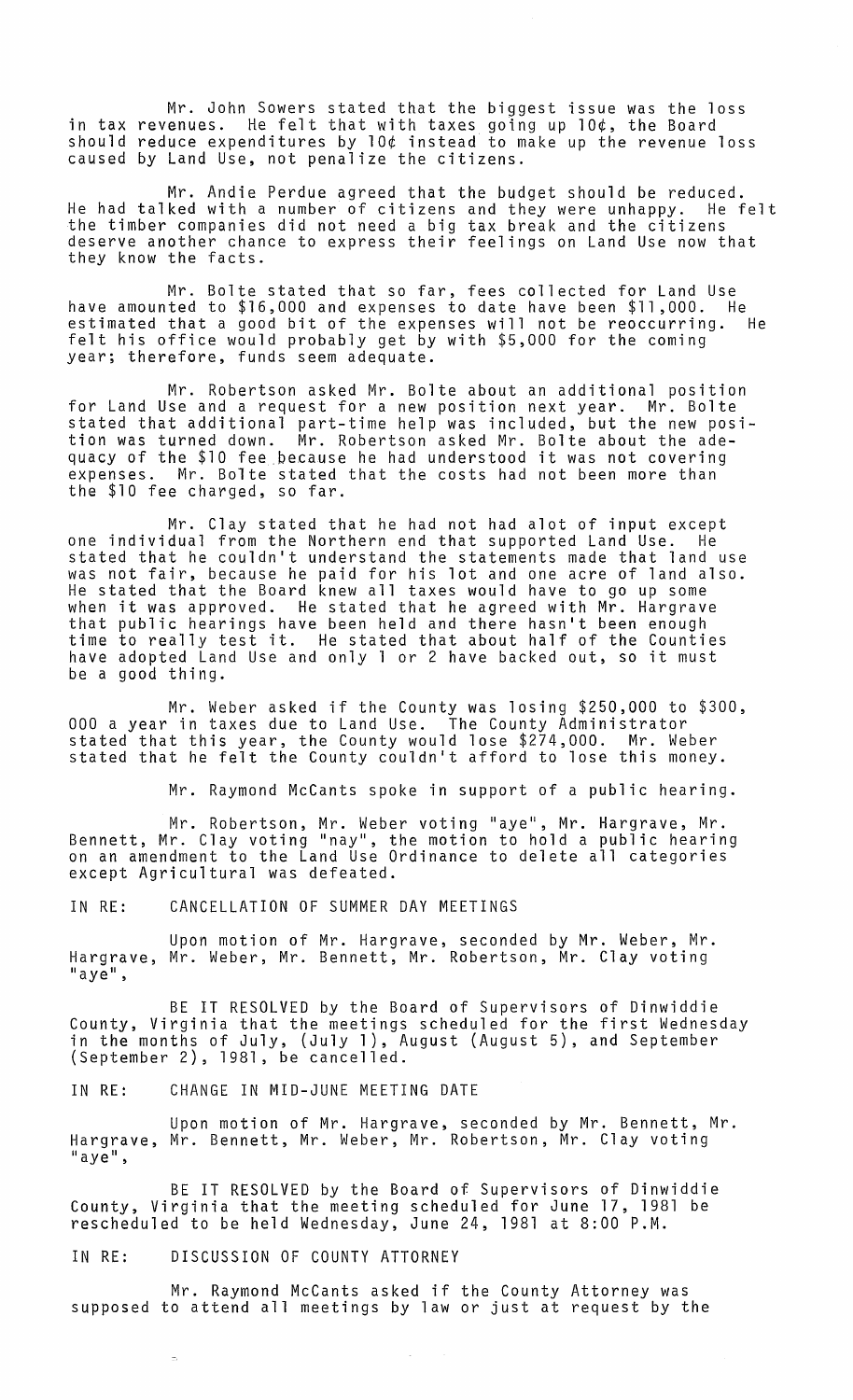Board. Mr. Hargrave stated that the Board as a group had not required the County Attorney to attend all meetings but maybe that was something they should consider.

Ħ

## IN RE: REVIEW OF METHOD USED TO DISPOSE OF ANIMALS

Mr. Hargrave requested that in light of the recent publi- city received by the County on its method of disposing of dogs, that the County Administrator briefly review the facts leading up to the newspaper articles and what method the County does use. Mr. Hargrave felt the County has been misjudged and poorly viewed due to the articles.

The County Administrator reviewed the events leading up to the letter received from the Virginia Federation of Humane Societies accusing the County of not following guidelines put out by the Animal Welfare Officer, Dr. Leroy Bowen. Dr. Bowen listed three recommended methods and stated that other methods would continue to be monitored for addition later on. The County Administrator stated that prior to this, there had never been a list of approved methods and the method used by the County was considered'unfavorable, only by the Virginia Federation of Humane Societies.

He stated that the County now uses T-61, a drug, which if administered properly, is just as humane as any other method. Dr. Leroy Bowen, however, disagrees stating that it is not a listed recommended use. However, a list has not been published stating those methods disapproved for use.

The County Administrator stated that when T-61 was selected for use by the County, it was selected upon recommendation of local veterinarians and supported by the Dinwiddie SPCA.

Since receipt of the letter from the Humane Society, which did not come to the County Administrator, the use of T-61 has been under discussion by the County. The Progress-Index stated that the County was facing a suit, which the County Administrator stated was incorrect, as he knew of no suit filed against the County.

He further stated that the County will assess the situation.

As to the recommended methods, the County Administrator stated that carbon monoxide was not necessarily the best way. He further stated that sodium pentobarbital is a controlled drug and permits must be obtained from the State and Federal governments accompanied by strict regulations. The drug must be kept in a locked vault which is inspected by the federal government. He rocked vault which is inspected by the rederal government. The<br>stated it would be very costly to the County but the County has not ruled out .its use.

'IN RE: NOTIFYING OWNERS OF DEAD DOGS WHEN FOUND

Mr. Raymond McCants asked what the State Highway Department and the Animal Warden does about notifying the owner of a dead animal found on the road.

The County Administrator stated that the Animal Warden tries to notify the owner and will turn the tag over to the owner if he desires. He stated that he did not know the exact procedure followed by the Highway Department but would discuss it with them at the next day meeting when they would be in attendance.

IN RE: DISCUSSION OF 1981-82 BUDGET

Mr. John Sowers appeared before the Board to discuss areas of the proposed budget that he felt could be cut. The three areas he mentioned were the School Bus Garage, the Appomattox Regional Library, and Land Use.

He stated that people were very unhappy about the proposed tax increase and felt that the Board was going to have to do some real searching to cut the budget. He suggested that the County use